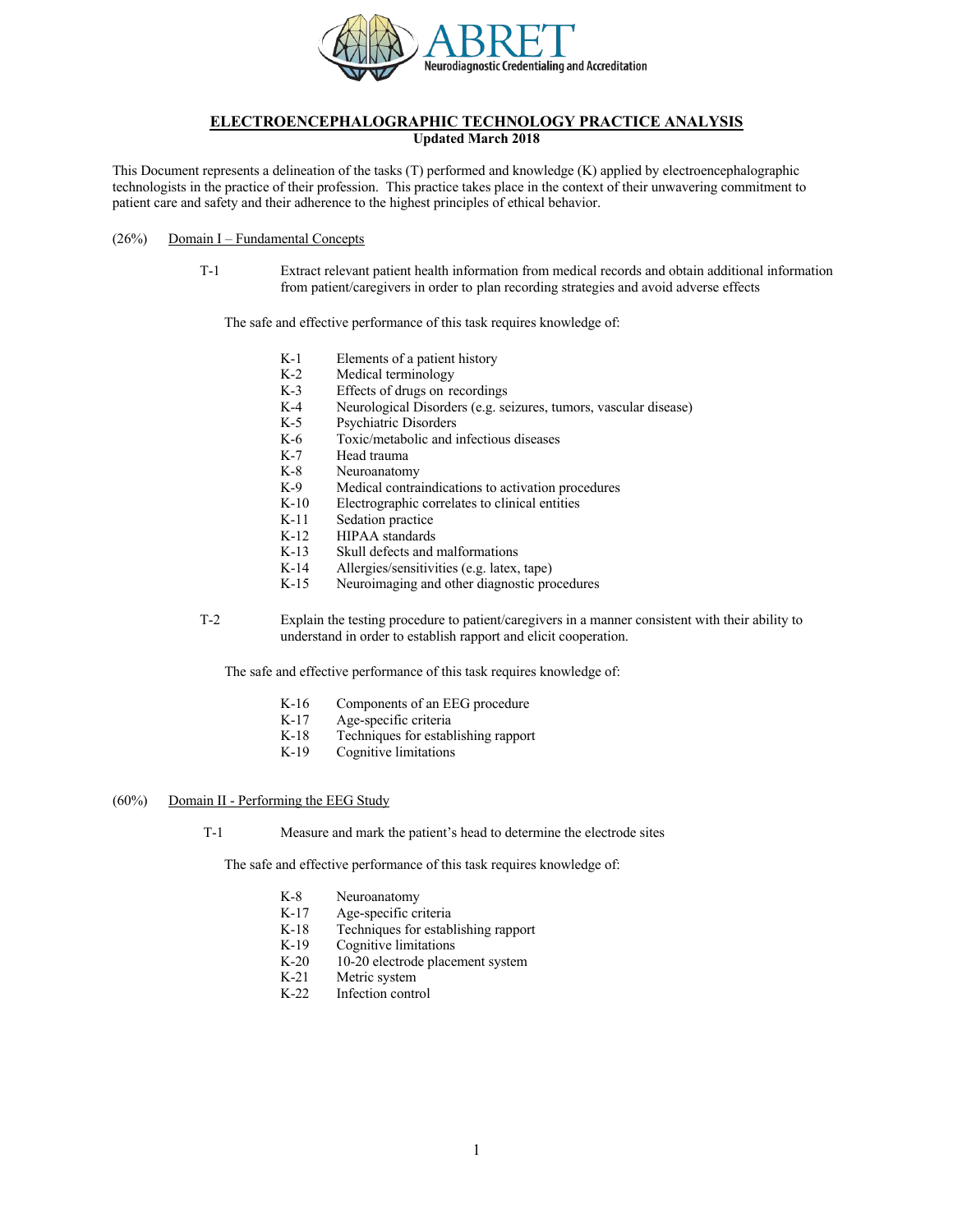T-2 Prepare the sites for electrode placements in order to reduce impedance

The safe and effective performance of this task requires knowledge of:

- K-22 Infection control
- K-23 Conditions affecting impedance
- K-24 Skin integrity
- T-3 Securely apply the electrodes

The safe and effective performance of this task requires knowledge of:

- K-17 Age-specific criteria<br>K-18 Techniques for estable
- K-18 Techniques for establishing rapport<br>K-19 Cognitive limitations
- Cognitive limitations
- K-22 Infection control
- K-25 Electrode application techniques (e.g. paste, collodion, needle electrodes)
- K-26 SDS/OSHA standards

T-4 Check impedance to ensure electrode integrity

The safe and effective performance of this task requires knowledge of:

- K-23 Conditions affecting impedance
- K-27 Characteristics of the differential amplifier (e.g. polarity, CMRR)
- K-28 Range of standard impedance values
- T-5 Perform the EEG study according to ACNS Guidelines while ensuring the integrity of the data and equipment

- K-1 Elements of a patient history<br>K-2 Medical terminology
- K-2 Medical terminology<br>K-3 Effects of drugs on re
- K-3 Effects of drugs on recordings<br>K-4 Neurological Disorders (e.g. se
- Neurological Disorders (e.g. seizures, tumors, vascular disease)
	- K-5 Psychiatric Disorders
	- K-6 Toxic/metabolic and infectious diseases
	- K-7 Head trauma
	- K-8 Neuroanatomy<br>K-9 Medical contra
	- Medical contraindications to activation procedures
	- K-10 Electrographic correlates to clinical entities
	- K-13 Skull defects and malformations
	- K-16 Components of an EEG procedure
	- K-17 Age-specific criteria
	- K-19 Cognitive limitations
	- K-20 10-20 electrode placement system<br>K-23 Conditions affecting impedance
	- K-23 Conditions affecting impedance<br>K-27 Characteristics of the differential
	- Characteristics of the differential amplifier (e.g. polarity, CMRR)
	- K-29 ACNS Guidelines
	- K-30 Troubleshooting techniques<br>K-31 Activation procedures
	- Activation procedures
	- K-32 Artifact monitoring, identification, elimination and documentation
	- K-33 EEG patterns
	- K-34 Effects of instrument settings (e.g. filters, display gain, epoch)<br>K-35 Digital instrumentation concepts (e.g. reformatting, sampling r
	- Digital instrumentation concepts (e.g. reformatting, sampling rate, system reference, postacquisition review)
	- K-36 Waveform analysis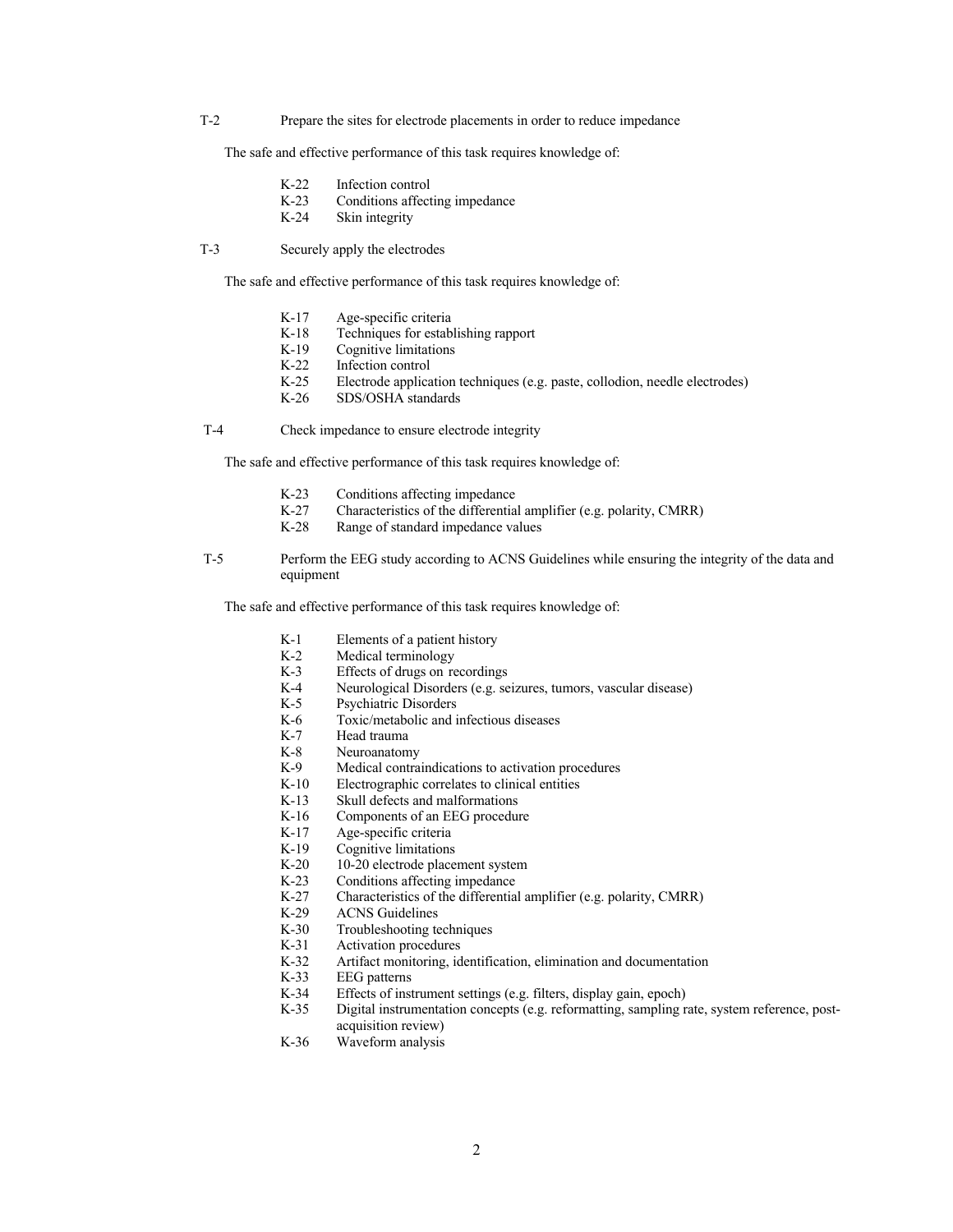T-6 Modify or adjust the recording strategy and/or instrument parameters based on the technologist's evaluation of recorded data to ensure a complete and comprehensive study

The safe and effective performance of this task requires knowledge of:

- K-1 Elements of a patient history
- K-2 Medical terminology
- K-3 Effects of drugs on recordings
- K-4 Neurological Disorders (e.g. seizures, tumors, vascular disease)
	- K-5 Psychiatric Disorders<br>K-6 Toxic/metabolic and i
	- Toxic/metabolic and infectious diseases
	- K-7 Head trauma
	- K-8 Neuroanatomy
	- K-9 Medical contraindications to activation procedures
	- K-10 Electrographic correlates to clinical entities
	- K-13 Skull defects and malformations
	- K-16 Components of an EEG procedure
	- K-17 Age-specific criteria
	- K-19 Cognitive limitations<br>K-20 10-20 electrode place
	- 10-20 electrode placement system
	- K-23 Conditions affecting impedance
- K-27 Characteristics of the differential amplifier (e.g. polarity, CMRR)<br>K-29 ACNS Guidelines
- K-29 ACNS Guidelines<br>K-30 Troubleshooting to
- K-30 Troubleshooting techniques<br>K-31 Activation procedures
- K-31 Activation procedures<br>K-32 Artifact monitoring, id
- Artifact monitoring, identification, elimination and documentation
- K-33 EEG patterns<br>K-34 Effects of inst
- Effects of instrument settings (e.g. filters, display gain, epoch)
- K-35 Digital instrumentation concepts (e.g. reformatting, sampling rate, system reference, postacquisition review)
- K-36 Waveform analysis
- K-37 Polarity and localization techniques
- K-38 Montage modifications
- K-39 Electrical safety techniques
- T-7 Document patient behavior and clinical events to provide additional information for the interpretation

The safe and effective performance of this task requires knowledge of:

K-40 Patient behaviors and clinical events (e.g. changes in level of consciousness, sleep stages, body movements, episodes)

#### (10%) **Domain III - Post-Study Procedures**

T-1 Remove the electrodes and clean the electrode sites

- K-22 Infection control<br>K-26 SDS/OSHA stand
- SDS/OSHA standards